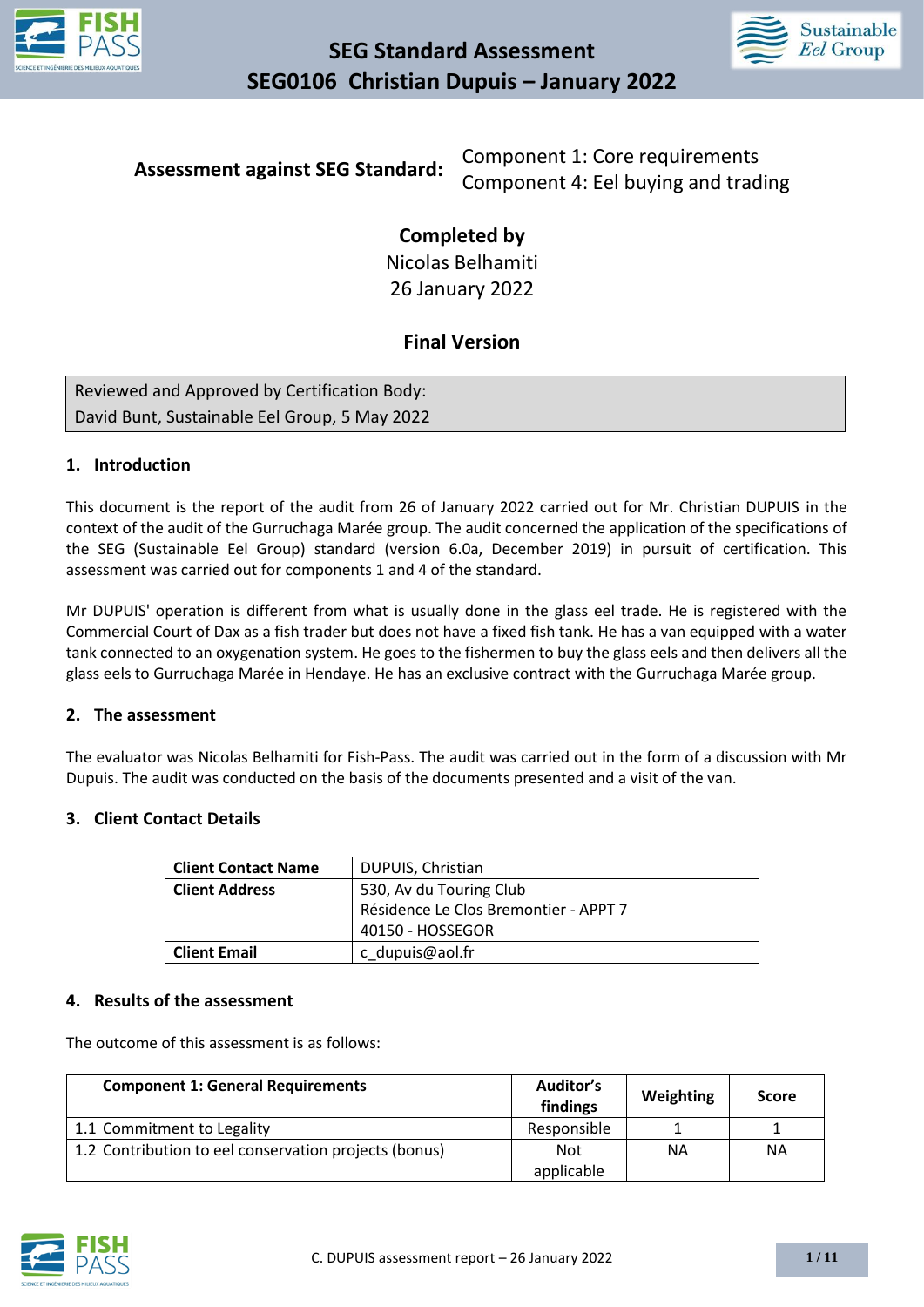



| 1.3 The organisation trades in certified responsibly sourced                                                        | Responsible |      |  |
|---------------------------------------------------------------------------------------------------------------------|-------------|------|--|
| eels                                                                                                                |             |      |  |
| 1.4 Traceability:                                                                                                   |             |      |  |
| Incoming products, separation and segregation<br>1.4.1                                                              | Responsible |      |  |
| 1.4.2<br>Outgoing products                                                                                          | Responsible |      |  |
| Record keeping and documentation<br>1.4.3                                                                           | Responsible |      |  |
| 1.5 Biosecurity & welfare -                                                                                         |             |      |  |
| 1.5.2 Eel buying & trading: Biosecurity is present<br>Responsible<br>and disease is treated rapidly and appropriate |             |      |  |
| 1.5.4 Restocking: The risk of restocked eels<br>Responsible<br>introducing disease into wild populations has        |             |      |  |
| been assessed and is minimal                                                                                        |             |      |  |
| 7<br>7<br>Total                                                                                                     |             |      |  |
| <b>Percentage Responsibility Score 7/7:</b>                                                                         |             | 100% |  |
|                                                                                                                     |             |      |  |

Finding: For Component 1, a generic requirement, the score is 100% leading to a Responsible assessment.

| <b>Component 4: Eel buying and trading</b>                                            | Auditor's<br>findings | Weighting                | <b>Score</b>   |
|---------------------------------------------------------------------------------------|-----------------------|--------------------------|----------------|
| 4.0 Segregation of certified and uncertified eels                                     | Responsible           | 2                        | $\overline{2}$ |
| 4.1 The glass eel holding facility is a registered aquaculture<br>production business | Responsible           |                          |                |
| 4.2 Mortality in storage facility                                                     | Responsible           | $\mathfrak{p}$           | $\mathcal{P}$  |
| 4.3 Mortality during transport and initial holding if<br>transported to farm          | Responsible           | 2                        | 2              |
| 4.4 Water quality                                                                     | Aspiring              | 1                        | $\Omega$       |
| 4.5 Handling and welfare                                                              | Aspiring              |                          | 0              |
| 4.6 Transport                                                                         | Responsible           |                          |                |
| 4.7 The required percentage of glass eels is being used for<br>restocking             | Aspiring              | $\overline{\phantom{a}}$ | 0              |
|                                                                                       | Total                 | 12                       | 8              |
| <b>Percentage Responsibility Score:</b>                                               |                       | 67%                      |                |

**Finding**: Christian Dupuis obtained a score of **67%** for component 4 and can therefore be considered responsible according to the SEG specifications.

#### **Summary of assessment and scoring**

| Component                           | <b>Not Met</b> | <b>Aspiring</b> | Responsible |
|-------------------------------------|----------------|-----------------|-------------|
|                                     |                |                 |             |
|                                     |                |                 |             |
| <b>Total</b>                        |                |                 |             |
| Total Responsibility Score: = 15/19 |                |                 | 79%         |

#### **Summary finding:**

Mr Christian Dupuis, for the sale of glass eels, **with a score of 79%, meets the criteria for obtaining SEG certification.** 

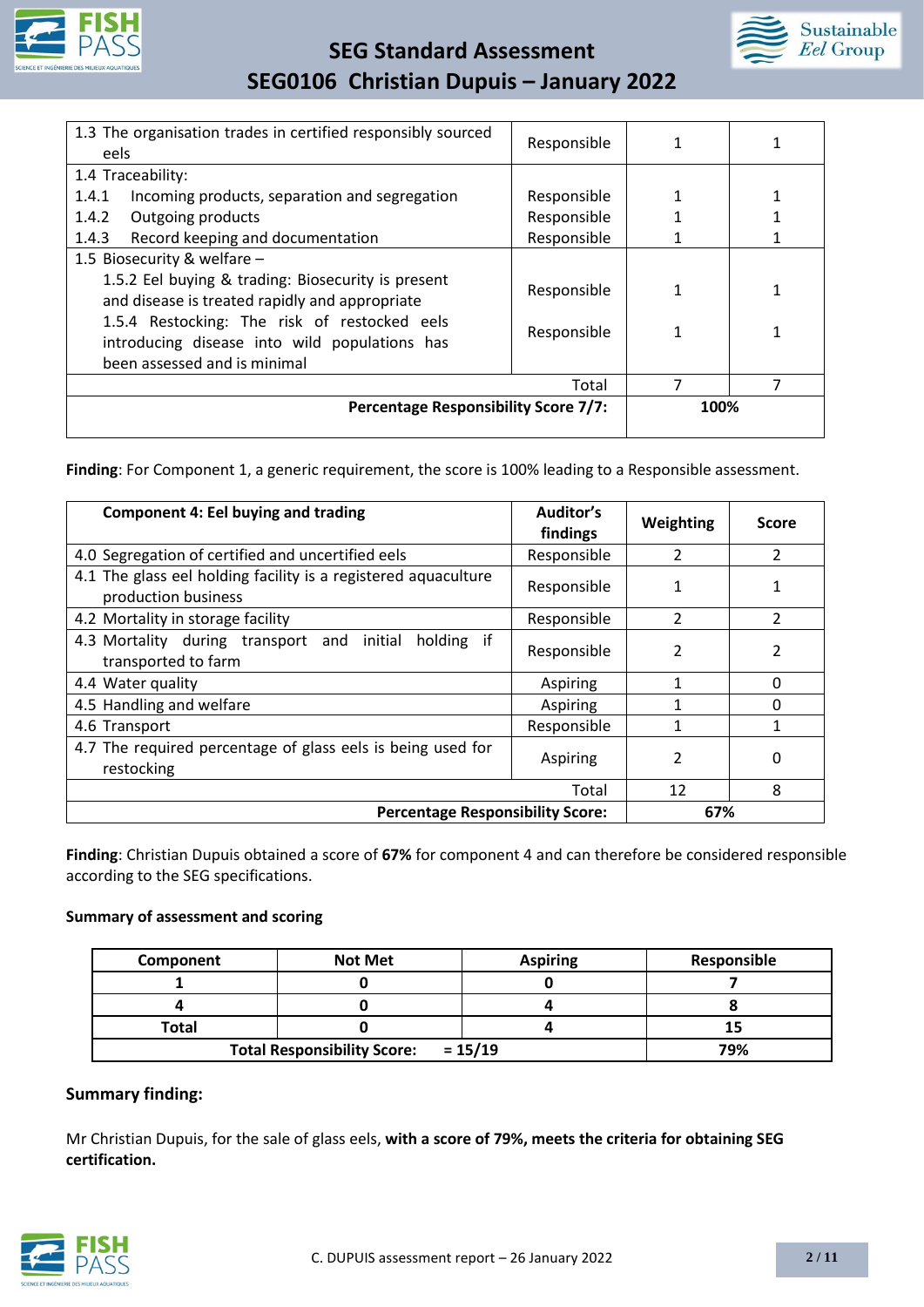



#### **5. Recommendations:**

- **1. With a score on the responsibility criteria of 79% M. Dupuis has reached the level required to be considered responsible. We recommend that a final certificate be issued.**
- 2. Concerning criterion 4.4: During the storage and transport of glass eels in the fish tank, a connected probe should be added so that the oxygen level can be known directly in order to be able to react in case of a problem.
- 3. Concerning criterion 4.5: The practices are good, but in order to meet the responsibility criterion, they should be recorded on a piece of paper, which would then be visible in the vehicle.
- 4. Concerning criterion 4.7: Mr Dupuis should try to get the fishermen to continue fishing to achieve the objective of 60% of sales for restocking.

#### **6. Next Audit**

| Question      | <b>Performance of the Client at Audit</b>                                                                                                                | <b>Yes</b>                     | <b>No</b> |
|---------------|----------------------------------------------------------------------------------------------------------------------------------------------------------|--------------------------------|-----------|
| $\mathbf{1}$  | Has the client been part of any external investigation<br>which may be of concern to SEG AND/OR been<br>suspended from any other certification standard? | Enhanced<br>Surveillance       | Go to Q2  |
| $\mathcal{P}$ | Has the client received a borderline pass for a<br>Component in its previous audit?                                                                      | Enhanced<br>Surveillance       | Go to Q3  |
| 3             | Does the client only buy and sell product (does not<br>physically handle it?)                                                                            | <b>Minimum</b><br>Surveillance | Go to Q4  |
|               | All other scenarios                                                                                                                                      | <b>Standard Surveillance</b>   |           |

|                          | <b>Certification</b><br><b>Audit</b> | Year 1        | Year 2               | Year 3          | Year 4<br><b>Recertification</b><br><b>Audit</b> |
|--------------------------|--------------------------------------|---------------|----------------------|-----------------|--------------------------------------------------|
| Minimum<br>Surveillance  | On-Site Audit                        | No Audit      | Remote Audit         | No Audit        | On-Site Audit                                    |
| Standard<br>Surveillance | <b>On-Site Audit</b>                 | No Audit      | <b>On-Site Audit</b> | <b>No Audit</b> | <b>On-Site Audit</b>                             |
| Enhanced<br>Surveillance | On-Site Audit                        | On-Site Audit | On-Site Audit        | On-Site Audit   | On-Site Audit                                    |

**Based on the results of the audit, standard surveillance is recommended. The next audit will take place in two years time, in January 2024.**

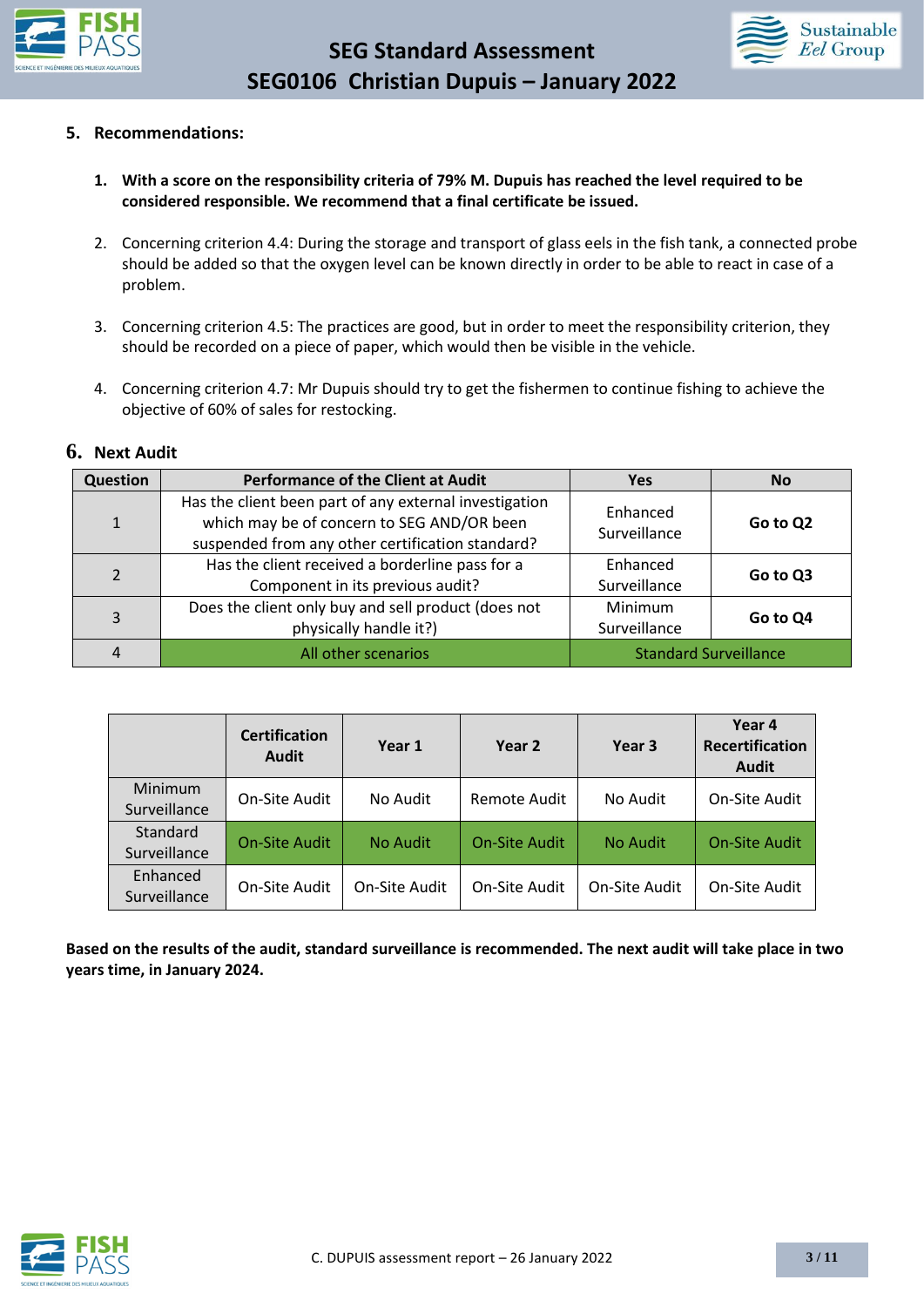



#### **7. The Assessment**

**The tables below give the assessment and a rationale for the scores given above. The score is highlighted in the appropriate colour.**

| Component 1 – Generic requirements (Weighting : 1 for each criterion) |                                                                                                                                                                                                            |  |
|-----------------------------------------------------------------------|------------------------------------------------------------------------------------------------------------------------------------------------------------------------------------------------------------|--|
|                                                                       | <b>Criterion 1.1: Commitment to legality</b>                                                                                                                                                               |  |
| <b>Responsible</b><br><b>indicators</b>                               | For at least the past two years: the organisation has not been found guilty for any offences<br>relating to eel fishing or trading.                                                                        |  |
| <b>Aspiring</b><br>indicators                                         | For at least the past 12 months: the organisation has not been found guilty for any offences<br>relating to eel fishing or trading.                                                                        |  |
| <b>Discussion</b>                                                     | Mr Dupuis was convicted in 2016 in a case of illegal elver trafficking. Since then he has not been<br>convicted and has been allowed to carry out his fish trade.<br>The criterion has therefore been met. |  |
| Score                                                                 | Responsible                                                                                                                                                                                                |  |

| Criterion 1.2: Contribution to Eel Conservation Projects. (Optional bonus score) (The intention is for this<br>to be mandatory from summer 2020) |                                                                                                                                                                                                                                                                                                                     |  |
|--------------------------------------------------------------------------------------------------------------------------------------------------|---------------------------------------------------------------------------------------------------------------------------------------------------------------------------------------------------------------------------------------------------------------------------------------------------------------------|--|
| <b>Responsible</b><br><b>indicators</b>                                                                                                          | The organisation donates at least 2% of its profits or at least 20% of its corporate responsibility<br>programme to projects that make a positive contribution to eel conservation or population<br>enhancement, such as Eel Stewardship Funds, River Restoration projects, conservation and<br>education projects. |  |
| <b>Aspiring</b><br><b>indicators</b>                                                                                                             | The organisation donates $1 - 1.99\%$ of its profits or 10 - 20% of its corporate responsibility<br>programme to projects that make a positive contribution to eel conservation or population<br>enhancement, such as Eel Stewardship Funds, River Restoration projects, conservation and<br>education projects.    |  |
| <b>Discussion</b>                                                                                                                                | Not applicable                                                                                                                                                                                                                                                                                                      |  |

|                                  | Criterion 1.3: The organisation trades in certified responsibly sourced eel                                                                                                                                                                       |  |  |
|----------------------------------|---------------------------------------------------------------------------------------------------------------------------------------------------------------------------------------------------------------------------------------------------|--|--|
| <b>Responsible</b><br>indicators | The organisation trades in at least 50% (by number) of certified responsibly sourced eel and has<br>the documentation to demonstrate that.                                                                                                        |  |  |
| <b>Aspiring</b><br>indicators    | The organisation trades in $10 - 49.9\%$ (by number) of certified responsibly sourced eel and has<br>the documentation to demonstrate that.                                                                                                       |  |  |
| <b>Discussion</b>                | Mr. Dupuis works with many fishermen exclusively. All the fishermen he works with were SEG<br>certified during the 2021-2022 season. As a result, he now trades, in theory, with 100% SEG<br>glass eels.<br>The criterion has therefore been met. |  |  |
| Score                            | Responsible                                                                                                                                                                                                                                       |  |  |

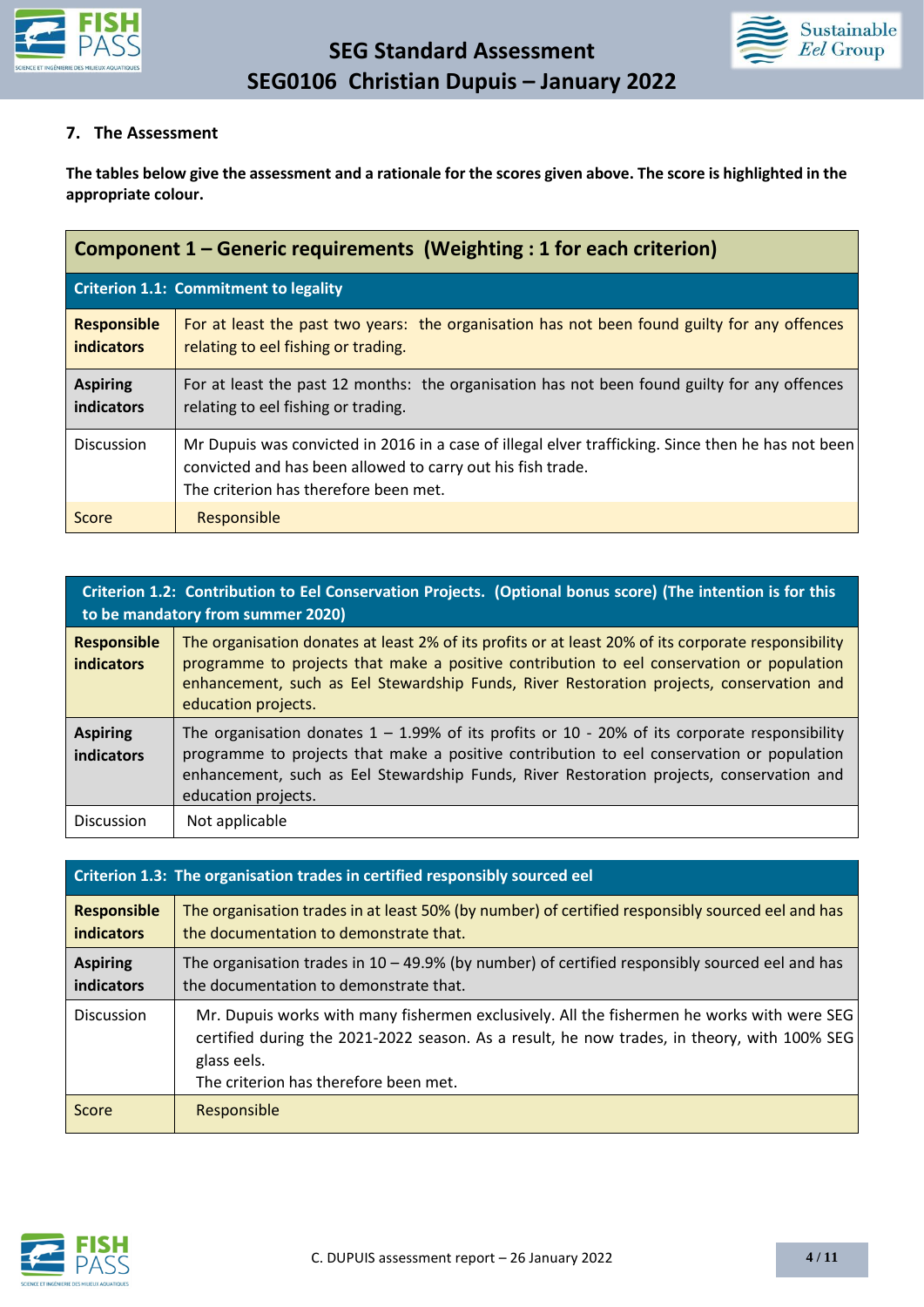



|                                         | <b>Criterion 1.4: Traceability</b>                                                                                                                                                                                                                                                                                                                                                                                                                                                                                                                                                                                                                                                                                                                                                                                                                                                                                                                           |  |  |
|-----------------------------------------|--------------------------------------------------------------------------------------------------------------------------------------------------------------------------------------------------------------------------------------------------------------------------------------------------------------------------------------------------------------------------------------------------------------------------------------------------------------------------------------------------------------------------------------------------------------------------------------------------------------------------------------------------------------------------------------------------------------------------------------------------------------------------------------------------------------------------------------------------------------------------------------------------------------------------------------------------------------|--|--|
|                                         | 1.4.1: Traceability - Incoming product, separation and segregation                                                                                                                                                                                                                                                                                                                                                                                                                                                                                                                                                                                                                                                                                                                                                                                                                                                                                           |  |  |
| <b>Responsible</b><br><b>indicators</b> | • Certified and uncertified eel products can be clearly and easily traced back to their source.<br>. Where a fishery or buyer, an electronic tele-declaration system is used.<br>• It operates a clear system which ensures that the product remains separated at all stages from<br>arrival to dispatch from non-certified eel products.<br>. The organisation ensures that any products wishing to make a claim as certified do not contain<br>any non-certified eel-based ingredients.<br>• If resolved through mass- or number-balance calculations, the margin of error does not exceed<br>2%.                                                                                                                                                                                                                                                                                                                                                          |  |  |
| <b>Aspiring</b><br>indicators           | • Certified and uncertified eel products can be traced back to their source.<br>• If segregation is not possible, there are clear and auditable records of the numbers of certified<br>and uncertified eels entering the organisation at each facility.<br>. It can demonstrate through auditable records that the number of certified eels exiting the<br>organisation in a year did not exceed the number that entered.<br>• If resolved through mass- or number-balance calculations, the margin of error does not exceed<br>5% or if a farm, the 2800 pieces per 1 kg of glass eels is applied.                                                                                                                                                                                                                                                                                                                                                          |  |  |
| Discussion                              | All purchases made by Mr Dupuis are systematically transferred to the Gurruchaga Marée fish<br>tanks in Hendaye. These purchases are declared via Visiomer, on behalf of Mr. Dupuis, by the<br>secretariat of the Gurruchaga Marée group.<br>As all the fish are sold to Gurruchaga Marée, the traceability system makes it possible to know<br>the origin of all the glass eels making up a batch, as well as the basins in which they were in<br>Hendaye, and their final destination. This is made possible by linking the traceability of Mr<br>Dupuis' purchases and the sales of the Gurruchaga Marée group.<br>The mortality suffered by Mr. Dupuis is zero since the glass eels only spend a few hours in his<br>fish tank.<br>For the time being, the glass eels purchased by Mr Dupuis were 100% non-SEG and then 100%<br>SEG. In theory, therefore, there is no mixing. This should be verified at the next audit.<br>The criterion has been met. |  |  |
| Score                                   | Responsible                                                                                                                                                                                                                                                                                                                                                                                                                                                                                                                                                                                                                                                                                                                                                                                                                                                                                                                                                  |  |  |

| 1.4.2: Traceability - Outgoing product  |                                                                                                                                                                                                                                                                                                                                                                                                                                                                                                                                                                                                                                       |  |
|-----------------------------------------|---------------------------------------------------------------------------------------------------------------------------------------------------------------------------------------------------------------------------------------------------------------------------------------------------------------------------------------------------------------------------------------------------------------------------------------------------------------------------------------------------------------------------------------------------------------------------------------------------------------------------------------|--|
| <b>Responsible</b><br><b>indicators</b> | • Where a fishery or buyer, an electronic tele-declaration system is used<br>• Documentation is well maintained with a maximum of 2% error in the following:<br>• The organisation correctly uses batch-coding for labelling certified product, which can be on<br>the packaging for the product, or included in the documentation (e.g. invoice) with the<br>assignment<br>• All product to be sold as certified by an organisation is accompanied by an invoice which meets<br>the following criteria:<br>Includes an appropriate batch code<br>Includes a record of the quantity (no. & weight) of product and to whom it was sold |  |

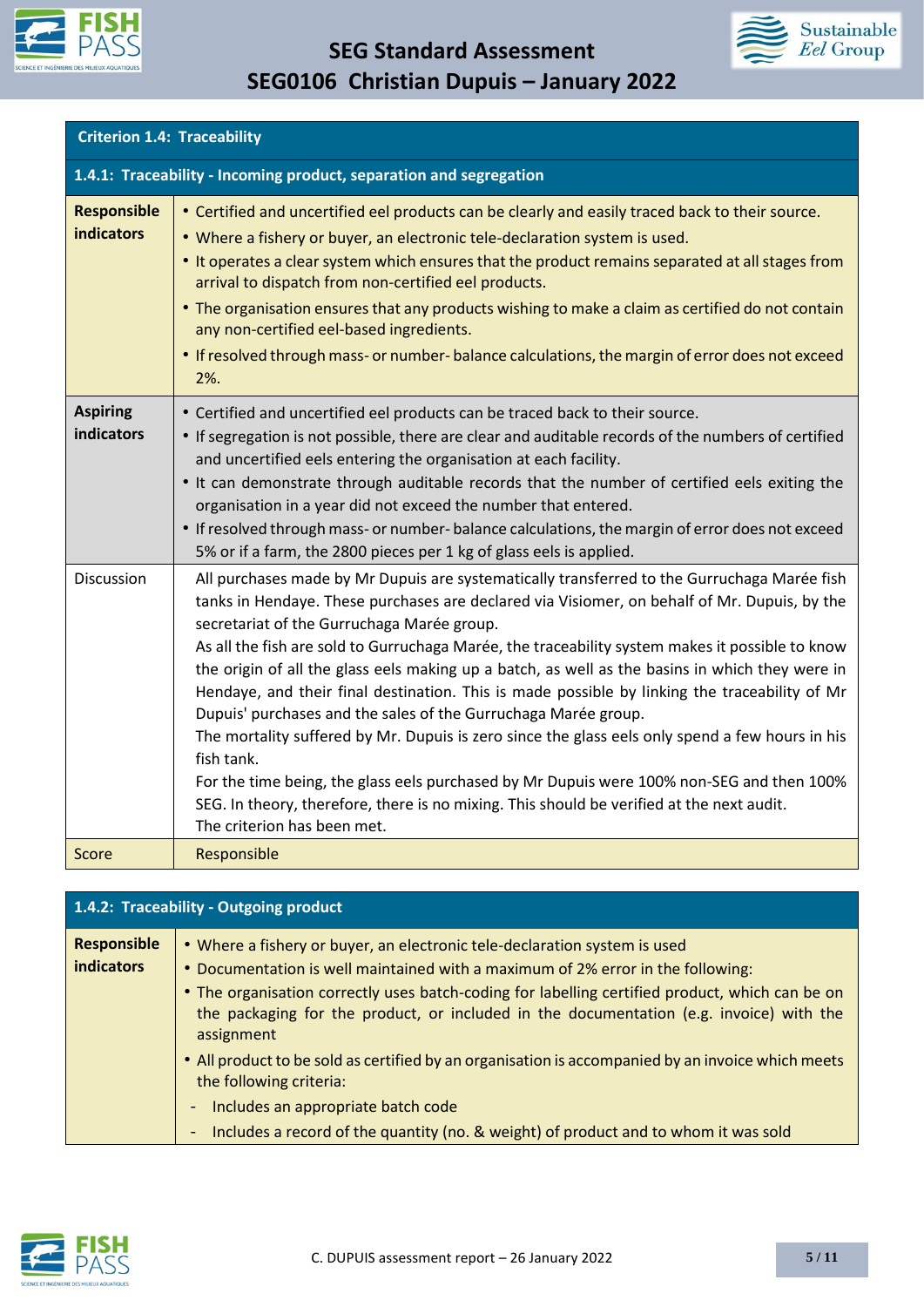



| <b>Aspiring</b><br>indicators | Documentation is well maintained. If resolved through mass- or number- balance<br>calculations, the margin of error does not exceed 5% in the following (or if a farm, the 2800<br>pieces per 1 kg of glass eels is applied):<br>The organisation correctly uses batch-coding for labelling certified product, which can be on<br>the packaging for the product, or included in the documentation (e.g. invoice) with the<br>assignment.<br>All products to be sold as certified by an organisation are accompanied by an invoice which<br>$\bullet$<br>meets the following criteria:<br>- Includes an appropriate batch code.<br>- Includes a record of the quantity (no. & weight) of product and to whom it was sold. |
|-------------------------------|--------------------------------------------------------------------------------------------------------------------------------------------------------------------------------------------------------------------------------------------------------------------------------------------------------------------------------------------------------------------------------------------------------------------------------------------------------------------------------------------------------------------------------------------------------------------------------------------------------------------------------------------------------------------------------------------------------------------------|
| Discussion                    | All glass eels are transported to the main site of the Gurruchaga Marée company in Hendaye.<br>During sales, the declaration is made on Visiomer and no sales are made to other countries.<br>In all cases, an invoice and a delivery note with the batch number and the quantity by weight<br>(kg) of glass eels are issued and associated with the fishing sheets corresponding to the batch.<br>All traceability information on the batch is kept.<br>In view of these elements, this criterion is met.                                                                                                                                                                                                               |
| Score                         | Responsible                                                                                                                                                                                                                                                                                                                                                                                                                                                                                                                                                                                                                                                                                                              |

| 1.4.3: Traceability - Record keeping and documentation |                                                                                                                                                                                                                                                                                                                                                                                                                                                                                                                                                                                                                                                                                                                                                |  |
|--------------------------------------------------------|------------------------------------------------------------------------------------------------------------------------------------------------------------------------------------------------------------------------------------------------------------------------------------------------------------------------------------------------------------------------------------------------------------------------------------------------------------------------------------------------------------------------------------------------------------------------------------------------------------------------------------------------------------------------------------------------------------------------------------------------|--|
| <b>Responsible</b><br><b>indicators</b>                | The organisation operates a system that allows the tracking and tracing of all eel from<br>$\bullet$<br>purchase to sale and including any steps in between. In the case of live eels this should<br>include the ability to track each batch delivered to a buyer to be connected back to a water,<br>a time period (maximum duration one month) and specific fisherman/vessel.<br>If a fisherman or buyer, a tele-declaration system is used to report catches and trade.<br>$\bullet$<br>The organisation operates a system that also allows for the completion of a batch<br>$\bullet$<br>reconciliation of eel product by weight over a given period.<br>The organisation maintains records for a minimum of three (3) years.<br>$\bullet$ |  |
| <b>Aspiring</b>                                        | The above requirements are met except that:                                                                                                                                                                                                                                                                                                                                                                                                                                                                                                                                                                                                                                                                                                    |  |
| indicators                                             | Records have been maintained for less than three (3) years<br>If a fisherman or trader, a tele-declaration system is planned to be used to report catches<br>and trade in the next season                                                                                                                                                                                                                                                                                                                                                                                                                                                                                                                                                      |  |
| <b>Discussion</b>                                      | The traceability system is very simple as all glass eels are sold to the Gurruchaga Marée group.<br>Documentation is kept in paper format and organised by batch. The transport vouchers are<br>digitised.<br>The purchase of glass eels is tele-declared on the FranceAgrimer website (Visiomer) in accordance<br>with French legislation.<br>Thus, this criterion can be considered as responsible.                                                                                                                                                                                                                                                                                                                                          |  |
| Score                                                  | Responsible                                                                                                                                                                                                                                                                                                                                                                                                                                                                                                                                                                                                                                                                                                                                    |  |

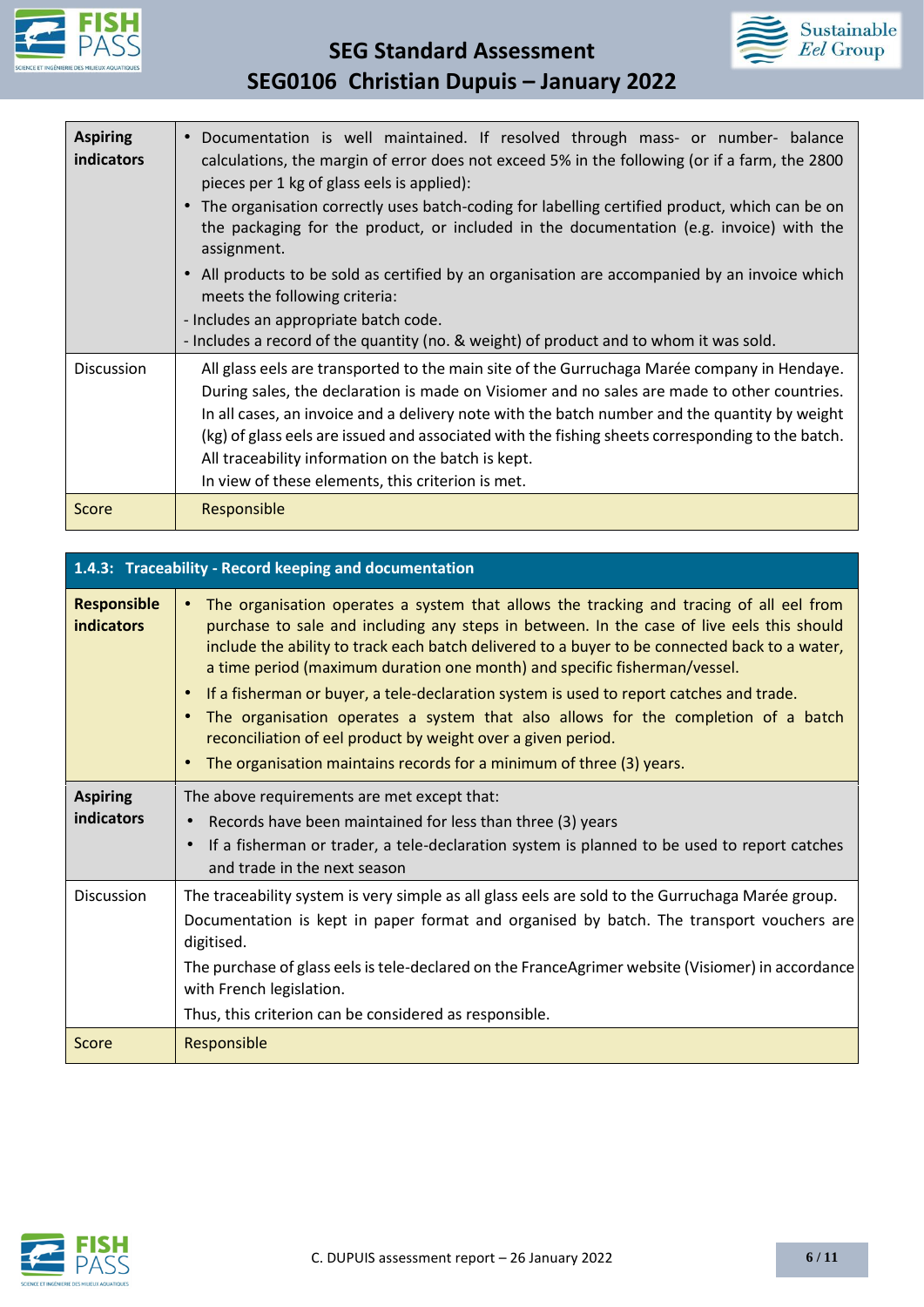



| Criterion 1.5: Biosecurity & welfare $-$ Eel and eel products are provided with minimal risk of diseases,<br>parasites and alien species |                                                                                                                                                                                                                                                                                                                                                                                                                                                                                                                                                                                                                                                                                                                 |  |  |
|------------------------------------------------------------------------------------------------------------------------------------------|-----------------------------------------------------------------------------------------------------------------------------------------------------------------------------------------------------------------------------------------------------------------------------------------------------------------------------------------------------------------------------------------------------------------------------------------------------------------------------------------------------------------------------------------------------------------------------------------------------------------------------------------------------------------------------------------------------------------|--|--|
|                                                                                                                                          | 1.5.2 Eel buying & trading: Biosecurity is present and disease is treated rapidly and appropriately                                                                                                                                                                                                                                                                                                                                                                                                                                                                                                                                                                                                             |  |  |
| <b>Responsible</b><br><b>indicators</b>                                                                                                  | • The use of chemicals follows legal requirements of the appropriate EU regulations and of the<br>country concerned.<br>• The facility has the appropriate permissions to operate from the relevant licensing authority.<br>• An effective and documented biosecurity plan is in place and there is evidence that it is being<br>followed.<br>. Records are available showing regular monitoring of health and a possible sign of stress<br>according to the facility's plan (including the completion of microscope parasite checks) and<br>daily mortality is recorded.<br>• Records are maintained according to the Medicines Regulations for use of any medicines<br>and/or chemicals used in the facility. |  |  |
| <b>Aspiring</b><br><b>indicators</b>                                                                                                     | • The use of chemicals follows legal requirements of the appropriate EU regulations and of the<br>country concerned.<br>• The facility has the appropriate permissions to operate from the relevant authority<br>• An effective and documented biosecurity plan is in place and there is evidence that it is being<br>followed.<br>• Eels are regularly monitored for health and possible signs of stress (although this might not be<br>documented) and daily mortality is recorded.<br>• Records are maintained according to the Medicines Regulations for use of any medicines<br>and/or chemicals used in the facility.                                                                                     |  |  |
| Discussion                                                                                                                               | The facility has all the necessary permits. The aquacultural zoosanitary approval number is FR<br>40 181 951 CE.<br>The only chemical product used is bleach, for the disinfection of the tank.<br>The tank is cleaned after each sale. On arrival at the Gurruchaga Marée site in Hendaye, the<br>glass eels are transferred and the tank is emptied, disinfected, rinsed and refilled with water.<br>There is no mortality as the glass eels only spend a few hours in the tank.<br>Oxygen and temperature parameters are constantly monitored with probes.<br>No medication is used.<br>The criterion is therefore met.                                                                                      |  |  |
| <b>Score</b>                                                                                                                             | Responsible                                                                                                                                                                                                                                                                                                                                                                                                                                                                                                                                                                                                                                                                                                     |  |  |

| 1.5.4 Restocking: The risk of restocked eels introducing disease into wild populations has been assessed and<br>is minimal |                                                                                                                                                                                       |  |
|----------------------------------------------------------------------------------------------------------------------------|---------------------------------------------------------------------------------------------------------------------------------------------------------------------------------------|--|
| <b>Responsible</b><br>indicators                                                                                           | Eels are tested before restocking and found to be free of disease AND/OR eels are from a known<br>source which is tested on at least an annual basis and known to be free of disease. |  |
| <b>Aspiring</b><br>indicators                                                                                              | Eels are tested before restocking when first sourced from a new area, and periodically (at least<br>annually) thereafter to ensure they are free from disease.                        |  |
| <b>Discussion</b>                                                                                                          | Each batch of glass eels for restocking is tested by Gurruchaga Marée group. The test result is<br>then sent directly to the project leader.                                          |  |
| Score                                                                                                                      | Responsible                                                                                                                                                                           |  |

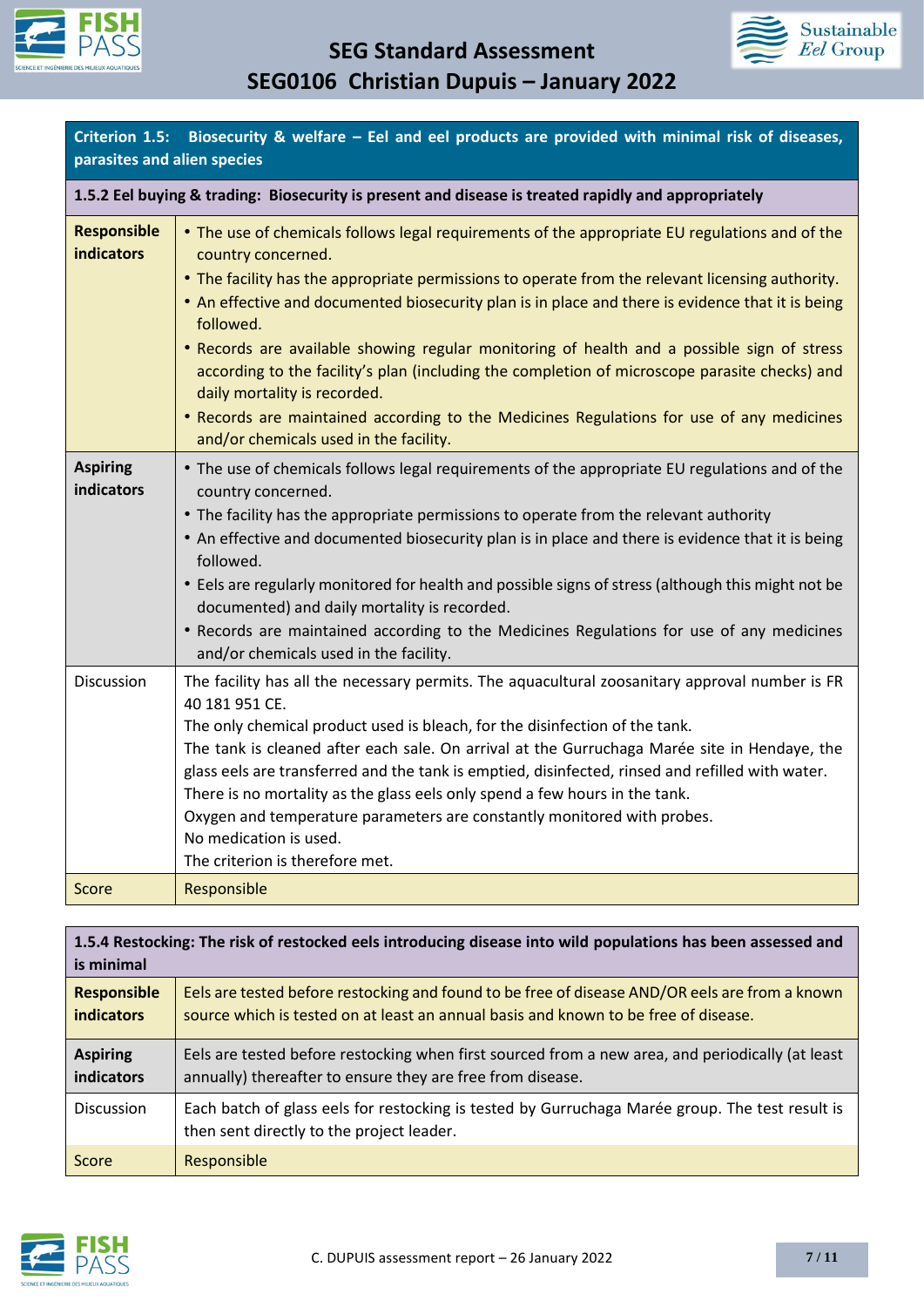



| <b>Summary scores for Component 1</b>           |      |
|-------------------------------------------------|------|
| Not met                                         | O    |
| Not applicable                                  | O    |
| Aspiring                                        | O    |
| Responsible                                     |      |
| Total possible                                  |      |
| % Responsibility (Responsible / Total possible) | 100% |

| <b>Component 4 - Eel buying and trading</b> |                                                                                                                                                                                                                                                                                                     |
|---------------------------------------------|-----------------------------------------------------------------------------------------------------------------------------------------------------------------------------------------------------------------------------------------------------------------------------------------------------|
|                                             | Criterion 4.0: Segregation of certified and uncertified eels                                                                                                                                                                                                                                        |
| <b>Weighting: 2</b>                         |                                                                                                                                                                                                                                                                                                     |
| <b>Responsible</b><br><b>indicators</b>     | Certified and non-certified are kept separated, from point of collection through holding to sale<br>and onward transport.                                                                                                                                                                           |
| <b>Aspiring</b><br>indicators               | None.                                                                                                                                                                                                                                                                                               |
| <b>Discussion</b>                           | In theory, all of Mr Dupuis' fishermen are now SEG certified. There can therefore be no mixing.<br>However, if new fishermen were included in his clientele, he would have to be very careful not<br>to mix these glass eels with those of SEG-certified fishermen.<br>This criterion has been met. |
| <b>Score</b>                                | Responsible                                                                                                                                                                                                                                                                                         |

|                                         | Criterion 4.1: The Glass eel holding facility is a registered Aquaculture Production Business                                     |
|-----------------------------------------|-----------------------------------------------------------------------------------------------------------------------------------|
| <b>Weighting: 1</b>                     |                                                                                                                                   |
| <b>Responsible</b><br><b>indicators</b> | The Glass eel holding facility is a registered Aquaculture Production Business.                                                   |
| <b>Aspiring</b><br>indicators           | The facility is not a registered Aquaculture Production Business, but has credible plans to register<br>within the next 6 months. |
| <b>Discussion</b>                       | The company has an aquacultural zoosanitary approval: FR 40 181 951 CE                                                            |
| <b>Score</b>                            | Responsible                                                                                                                       |

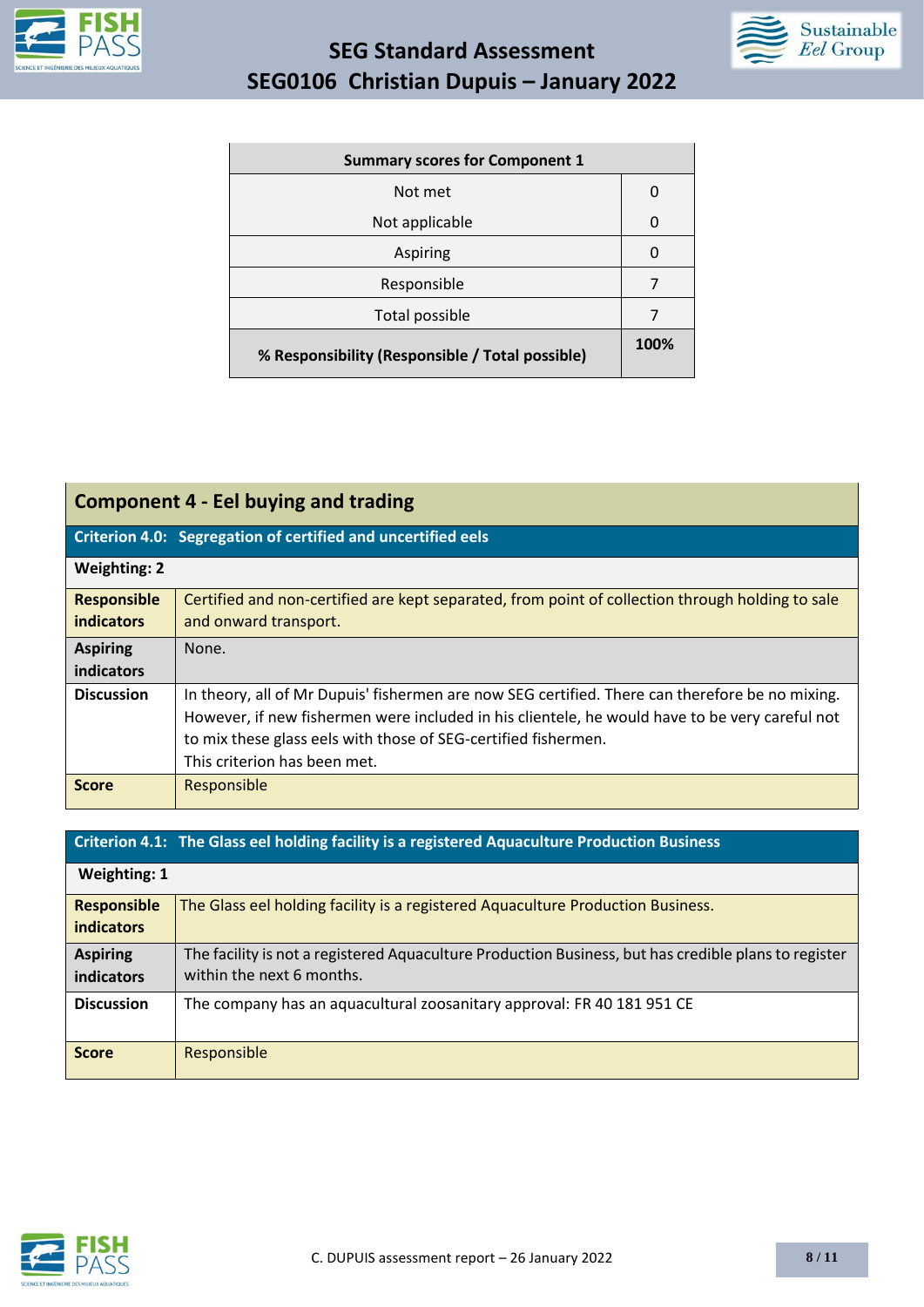

# **SEG Standard Assessment**



| SEG0106 Christian Dupuis - January 2022 |  |  |  |  |
|-----------------------------------------|--|--|--|--|
|-----------------------------------------|--|--|--|--|

|                     | Criterion 4.2: Mortality in storage facility                                                    |
|---------------------|-------------------------------------------------------------------------------------------------|
| <b>Weighting: 2</b> |                                                                                                 |
| <b>Responsible</b>  | Mortality rate over the season is less than 2% on average.                                      |
| <b>indicators</b>   |                                                                                                 |
| <b>Aspiring</b>     | Mortality rate over the season is less than or equal to 5% on average but greater than or equal |
| indicators          | to $2\%$ .                                                                                      |
| <b>Discussion</b>   | There is no mortality in the trading process of M. Dupuis                                       |
|                     |                                                                                                 |
| <b>Score</b>        | Responsible                                                                                     |

### **Criterion 4.3: Mortality during transport and initial holding if transported to farm**

| <b>Weighting: 2</b>                     |                                                                                                                                                                                                                                 |
|-----------------------------------------|---------------------------------------------------------------------------------------------------------------------------------------------------------------------------------------------------------------------------------|
| <b>Responsible</b><br><b>indicators</b> | • Buyers source at least 90% of their eels from certified suppliers. OR<br>• Mortality during transport and for the first week at the farm is less than 2% on average.                                                          |
| <b>Aspiring</b><br>indicators           | • Buyers source 50% - 89.9% of their eels from certified suppliers. OR<br>• Mortality during transport and for the first week at the farm is less than or equal to 3% on<br>average but greater than or equal to 2% on average. |
| <b>Discussion</b>                       | The company Gurruchaga Marée, which buys all the glass eels from Mr Dupuis, does not observe<br>any mortality during deliveries.<br>The criterion is therefore met.                                                             |
| <b>Score</b>                            | Responsible                                                                                                                                                                                                                     |

| <b>Criterion 4.4: Water quality</b>     |                                                                                                                                                                                                                                                                                                                                                                                                                                                                                                                    |
|-----------------------------------------|--------------------------------------------------------------------------------------------------------------------------------------------------------------------------------------------------------------------------------------------------------------------------------------------------------------------------------------------------------------------------------------------------------------------------------------------------------------------------------------------------------------------|
| <b>Weighting: 1</b>                     |                                                                                                                                                                                                                                                                                                                                                                                                                                                                                                                    |
| <b>Responsible</b><br><b>indicators</b> | • A system is in place that is expected to keep key water quality parameters within suitable<br>tolerances for healthy eel survival (e.g. Ammonia, Suspended Solids, pH, Oxygen).<br>. Water quality management procedures are in place including regular monitoring of relevant<br>parameters which shows that water quality is always high and stable.<br>• The facility operates a back-up system to ensure that water quality will not adversely affect<br>survival rates in the case of an equipment failure. |
| <b>Aspiring</b><br>indicators           | • A system is in place that is expected to keep key water quality parameters within suitable<br>tolerances for healthy eel survival (e.g. Ammonia, Suspended Solids, pH, Oxygen).<br>• The facility has a minimum of a back-up generator and oxygen supply.                                                                                                                                                                                                                                                        |
| <b>Discussion</b>                       | The water used is drinking water.<br>There is only one tank without water recirculation but connected to an oxygenation system.<br>There is always a full spare bottle in the truck.<br>The water temperature and oxygen level are monitored with probes. However, a visual check of<br>these sensors is necessary to know the data.<br>If there is a problem with oxygenation during transport, Mr Dupuis will not be informed.                                                                                   |

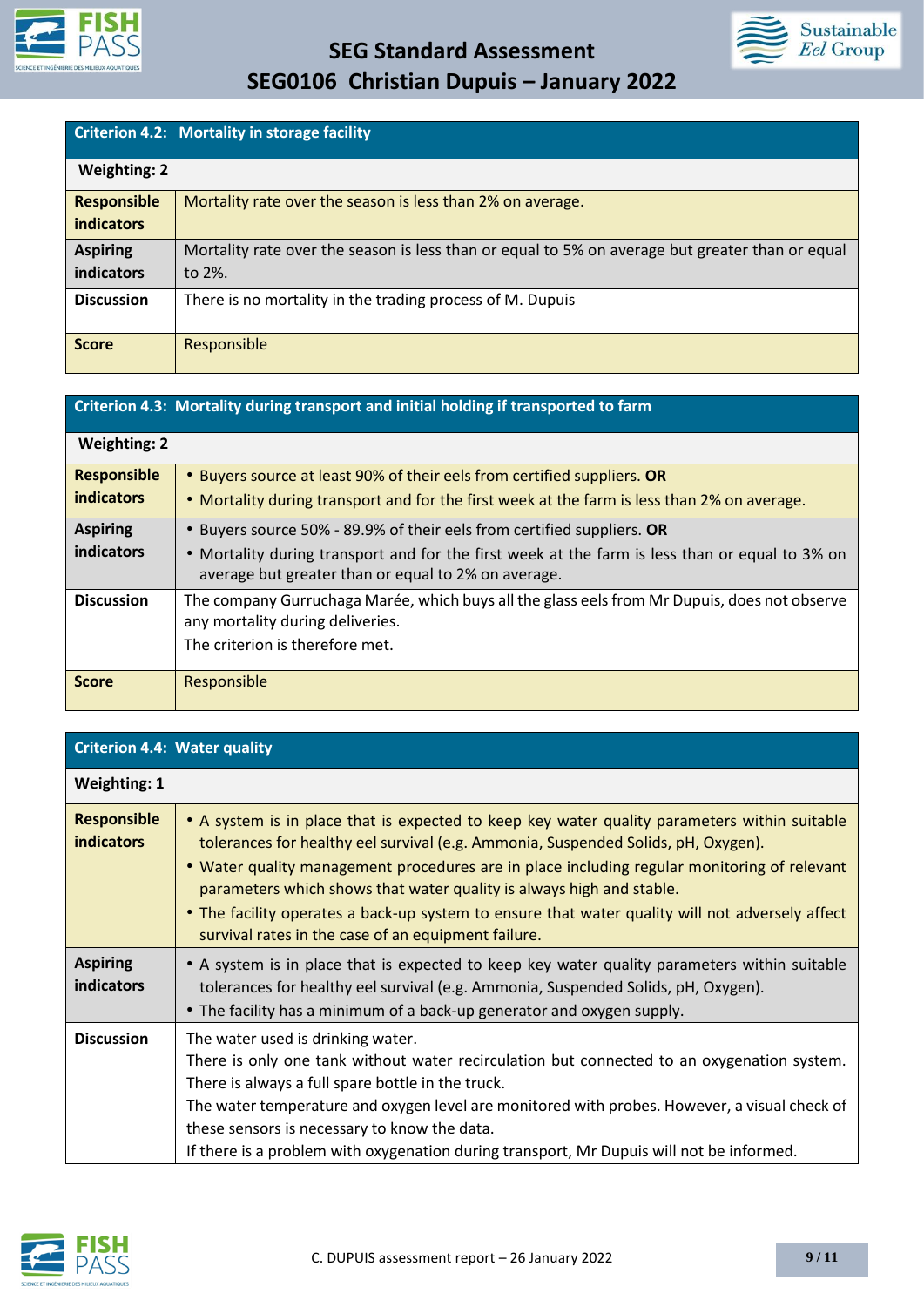



|              | It would be necessary to add a connected probe to know the oxygen level in real time in order<br>to intervene if necessary.<br>This criterion is therefore aspiring |
|--------------|---------------------------------------------------------------------------------------------------------------------------------------------------------------------|
| <b>Score</b> | <b>Aspiring</b>                                                                                                                                                     |

| <b>Criterion 4.5: Handling and welfare</b> |                                                                                                                                                                                                                                                                                                                                                                                                                                                                                                                                                                                                       |  |  |  |
|--------------------------------------------|-------------------------------------------------------------------------------------------------------------------------------------------------------------------------------------------------------------------------------------------------------------------------------------------------------------------------------------------------------------------------------------------------------------------------------------------------------------------------------------------------------------------------------------------------------------------------------------------------------|--|--|--|
| <b>Weighting: 1</b>                        |                                                                                                                                                                                                                                                                                                                                                                                                                                                                                                                                                                                                       |  |  |  |
| <b>Responsible</b><br><b>indicators</b>    | • Systems are in place and the facility is designed to keep handling to an absolute minimum.<br>• Documented procedures are in place for handling, and handling, where necessary, is careful.<br>• The infrastructure is designed to avoid injuries, and so that the use of nets is rarely necessary.<br>When used, nets are small-mesh (1mm maximum).<br>• Eels are moved without being allowed to dry out.                                                                                                                                                                                          |  |  |  |
| <b>Aspiring</b><br>indicators              | • The facility may not be optimally designed, but systems are in place to avoid handling as much<br>as possible within the constraints of the facility.<br>• Handling, where necessary, is carefully planned and executed.<br>• The infrastructure has been optimised as far as possible to avoid injuries.<br>• Nets are small-mesh (1mm maximum).<br>• Eels are moved without being allowed to dry out.                                                                                                                                                                                             |  |  |  |
| <b>Discussion</b>                          | The installation has been designed to handle the glass eels as little as possible. The transport<br>truck can be parked close to the ponds during the sale.<br>For the purchase of the glass eels, the sieve is made of fine-mesh stainless steel.<br>The glass eels are collected by emptying the tank completely through a bottom valve. The glass<br>eels are then placed on fine-mesh sieves and weighed before being transferred to the<br>Gurruchaga Marée tanks. No nets are used.<br>There is no written protocol that records these good practices.<br>This criterion is therefore aspiring. |  |  |  |
| <b>Score</b>                               | <b>Aspiring</b>                                                                                                                                                                                                                                                                                                                                                                                                                                                                                                                                                                                       |  |  |  |

| <b>Criterion 4.6: Transport</b>         |                                                                                                                                                                                                                                                                                                                                    |  |  |
|-----------------------------------------|------------------------------------------------------------------------------------------------------------------------------------------------------------------------------------------------------------------------------------------------------------------------------------------------------------------------------------|--|--|
| <b>Weighting: 1</b>                     |                                                                                                                                                                                                                                                                                                                                    |  |  |
| <b>Responsible</b><br><b>indicators</b> | • There is a Transport Plan in place to minimise travel time – this meets the Transport<br>requirements for vertebrates.<br>• Packing is done in a way that minimises handling, time and stress.<br>• Eels are kept cool and wet with an adequate supply of oxygen.<br>• The operator holds the relevant transport authorisations. |  |  |
| <b>Discussion</b>                       | The fish are transported in a tank with an oxygen supply over a relatively short period of time.<br>A completed transport voucher together with the fishing logs is used when transporting glass<br>eels. The staff have an accreditation for the transport of live animals.<br>The criterion is therefore met.                    |  |  |
| <b>Score</b>                            | Responsible                                                                                                                                                                                                                                                                                                                        |  |  |